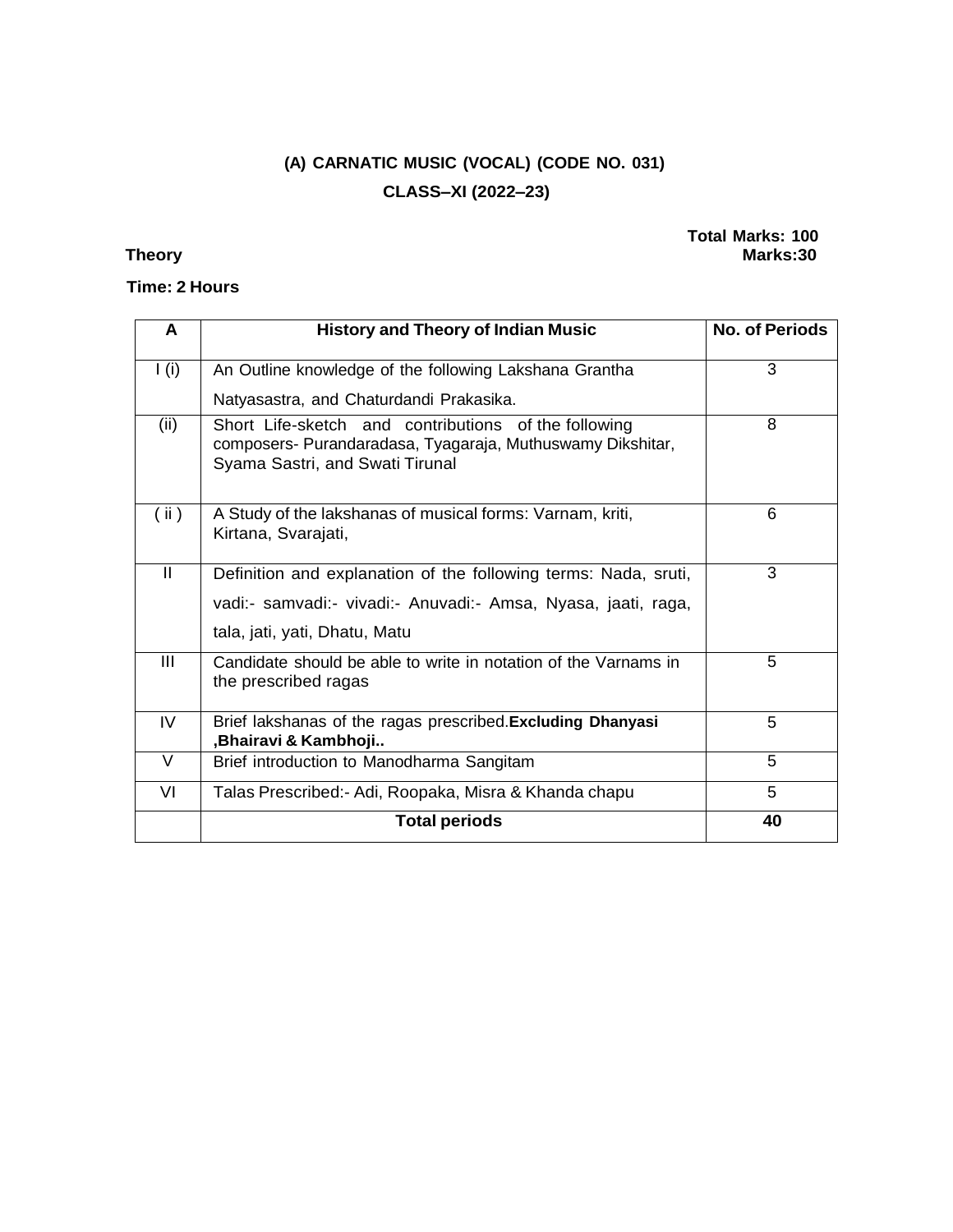## **Format of Examination**

## **Total Marks -30**

| Sr. No.   | <b>Topics</b>                   | <b>Marks</b> |
|-----------|---------------------------------|--------------|
|           | MCQ covering the whole syllabus | 6 marks      |
| II(i)     | <b>Notation</b>                 | 6 marks      |
| (ii)      | Raga Lakshanas                  | 6 marks      |
| $III$ (i) | Life sketch & contribution      | 6 marks      |
| (ii)      | Lakshana Granthas               |              |
| (iii)     | Definition of technical terms   |              |
| IV(i)     | Talas prescribed                | 6 marks      |
| (ii)      | Manodharma Sangita              |              |
| (iii)     | <b>Musical forms</b>            |              |
|           |                                 | 30 marks     |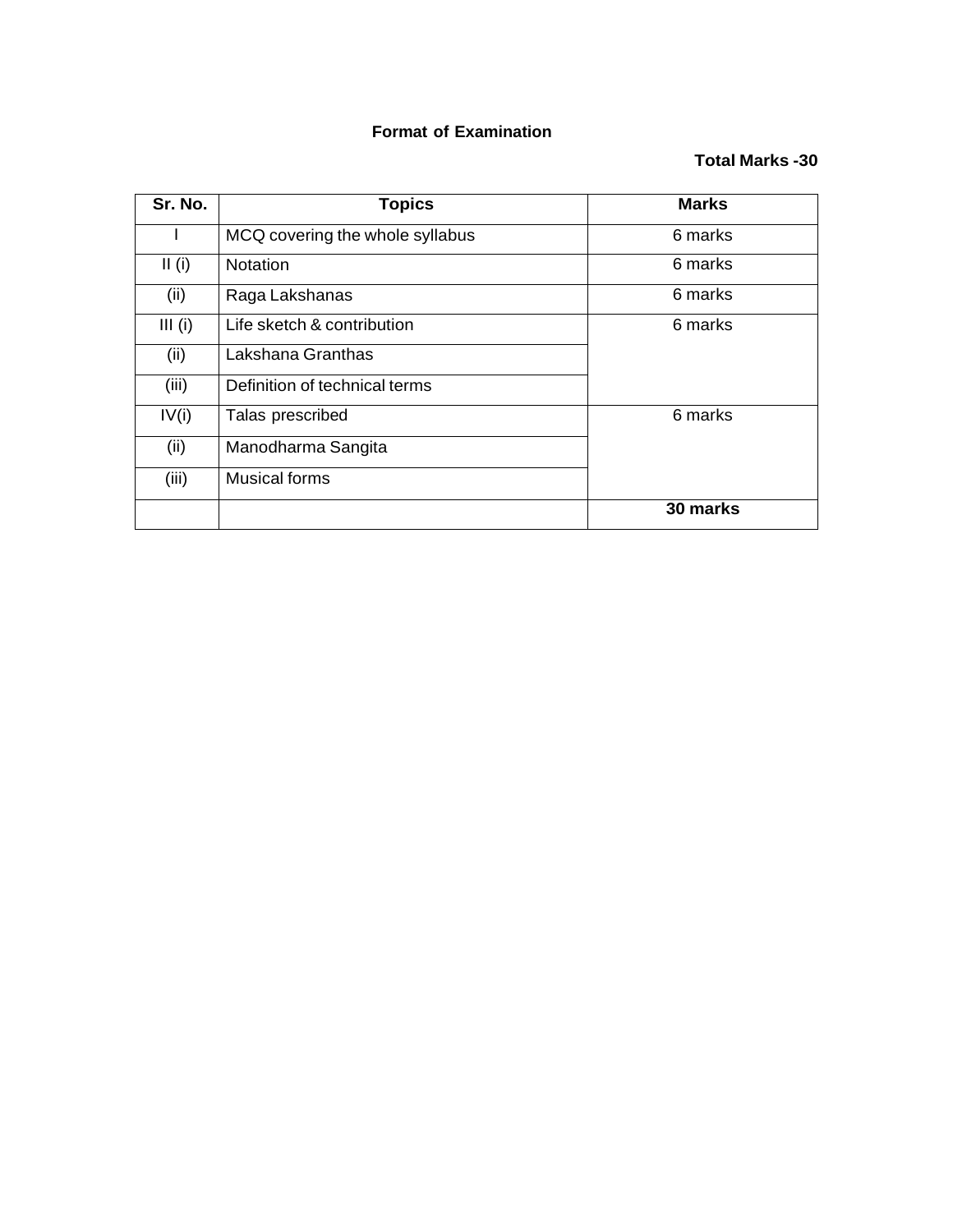## **CLASS–XI (2022–23)**

| А. | Brief Study of Sooladi Sapta Talas                                             |                 |
|----|--------------------------------------------------------------------------------|-----------------|
| В. | <b>Practical Activities</b>                                                    | No. of          |
|    |                                                                                | <b>Periods</b>  |
| 1. | Sankarabharanam, Kharaharapriya,<br>prescribed:<br>Ragas                       | 30              |
|    | Kalyani, Mohanam, Bilahari, Madhyamavati, Arabhi,                              |                 |
|    | Anandabhairavi, Kanada, Vasanta & Simhendra Madhyamam                          |                 |
| 2. | Varnams (atleast 2) in Adi tala in two degrees of speed.                       | 8               |
| 3. | Kriti/Kirtana in the prescribed ragas covering the main talas Adi,<br>Rupakam. | 12 <sup>2</sup> |
| 4. | Brief alapana of the ragas prescribed.                                         | 25              |
| 5. | Kalpana Svarasin Adi and Rupaka tala srendered in two degrees<br>of speed      | 25              |
|    | <b>Total Periods</b>                                                           | 100             |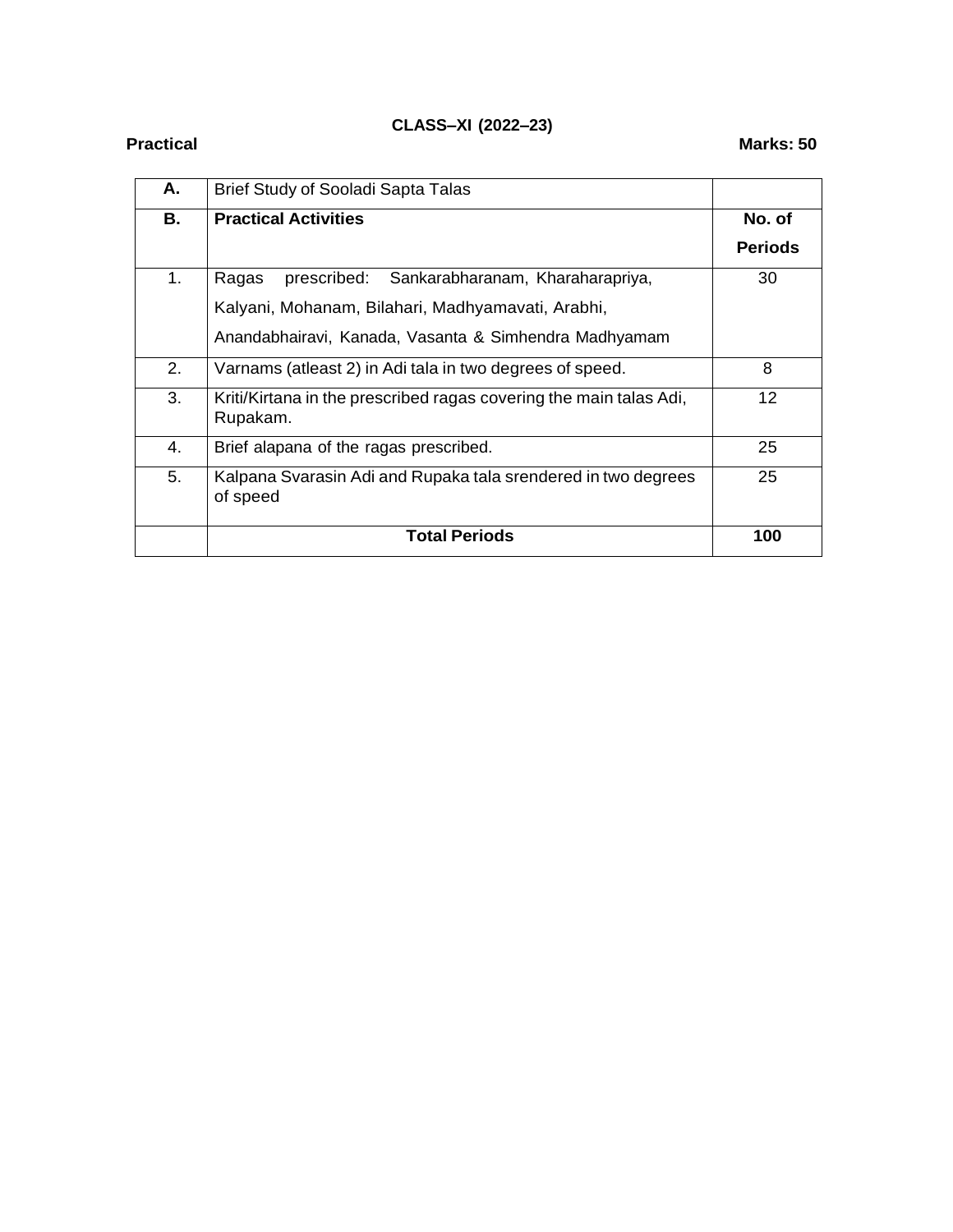## **Format of Examination**

| Sr. No. | <b>Topics</b>                                       | <b>Marks</b> |
|---------|-----------------------------------------------------|--------------|
| 1.      | Rendering of Suladi Sapta Talas                     | 6            |
| 2.      | Varnams in 2 speeds (2 degrees)                     | 8            |
| 3.      | Kriti/Kirtana Rendering in the prescribed Ragas     | 12           |
| 4.      | Brief Raga Lakshanas of prescribed Ragas            | 12           |
| 5.      | Kalpana Svaras in two degrees of speed Adi & Rupaka | 12           |
|         | <b>Marks</b>                                        | 50           |

### **Internal Assessment 20 Marks**

**Total 70 Marks**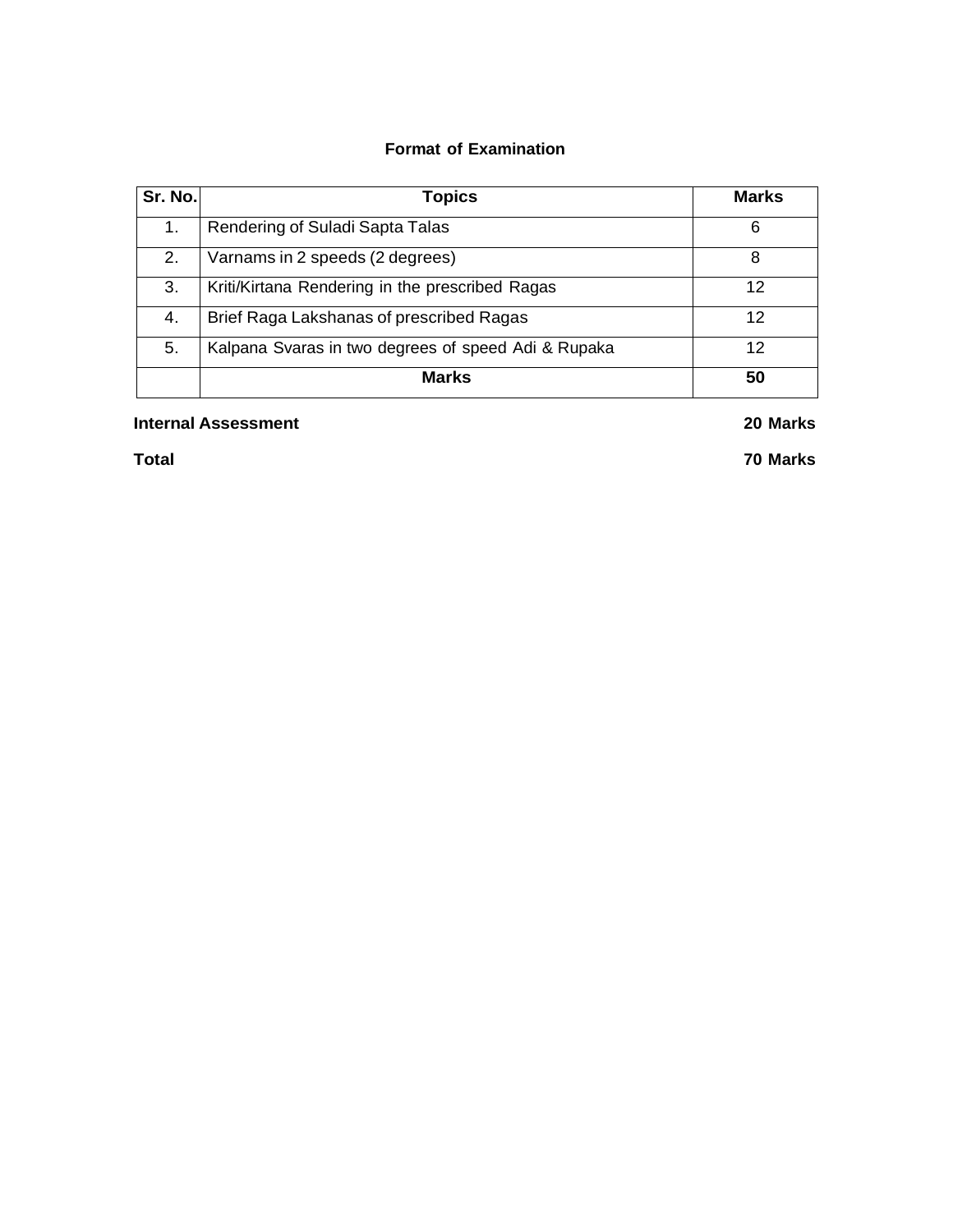### **(A) CARNATIC MUSIC (VOCAL):**

#### **(CODE NO. 031) CLASS–XII (2022-23):**

#### **Time: 2 Hours**

## **A History and Theory of Indian Music No. of Periods 1 (i)** An Out line Knowledge of the following Lakshana Grandhas Sangita Saramrita, Sangita Sampradaya Pradarsini, Svaramelakalanidhi, Raga Vibodha, Brihaddesi. 4 **(ii)** Short life sketch and contributions of the following: Annamacharya, Kshetrajna, Swati Tirunal, Gopalakrishna Bharati, Maha Vaidyanatha Iyer, Patanam Subramanya Aiyar. Ramnad Srinivasa Iyenger, Mysore Vasudevachar. 5 **(iii)** A study of musical forms:- Kriti, Padam, Javali, Tiruppugazh, Ragamalika. 5 **(iv)** Detailed study of Manodharma Sangita **5 2** Definition and explanation of the following:- Janaka-Janyaragas, Bhashanga, Upanga, Varja, Vakra ragas, Arudi, Eduppu, Prabandham, Grama, Murchana, Jaati 5 **3** Lakshanas of the ragas prescribed in practical activity 15 **4** Candidates should be able to write in notation of the kirtana in the prescribed ragas. 5 **5.** Brief description of concert instruments, their construction techniques of playing. 3 **6** Classification of Musical Instruments in general. 3 **Total periods 40**

#### **Theory Marks:30**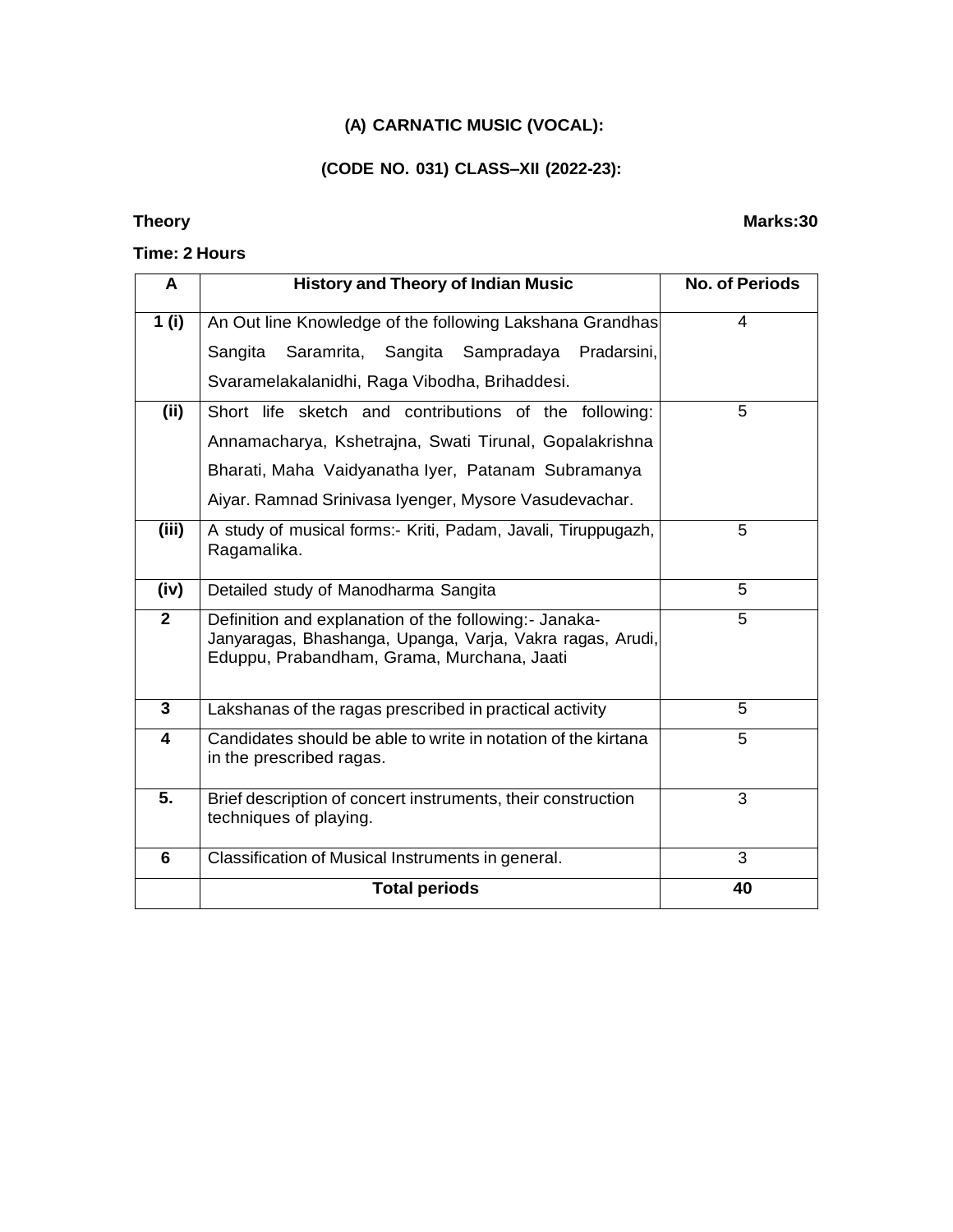### **Format of Examination**

## **Total Marks-30**

| Sr. No.  | <b>Topics</b>                                             | <b>Marks</b>    |
|----------|-----------------------------------------------------------|-----------------|
|          | MCQ covering the whole syllabus                           | 6 marks         |
| II (i)   | <b>Notation</b>                                           | 6 marks         |
| (ii)     | Raga Lakshanas                                            | 6 marks         |
| Ш<br>(i) | Lakshana Granthas                                         | 3 marks         |
| (ii)     | Contribution & life sketch of compose                     | 3 marks         |
| IV $(i)$ | Musical forms & Manodharma & angitha                      | 6(2x3)          |
| (ii)     | Musical instruments in general description & contribution |                 |
| (iii)    | Definition of technical terms                             |                 |
|          | <b>Total</b>                                              | <b>30 Marks</b> |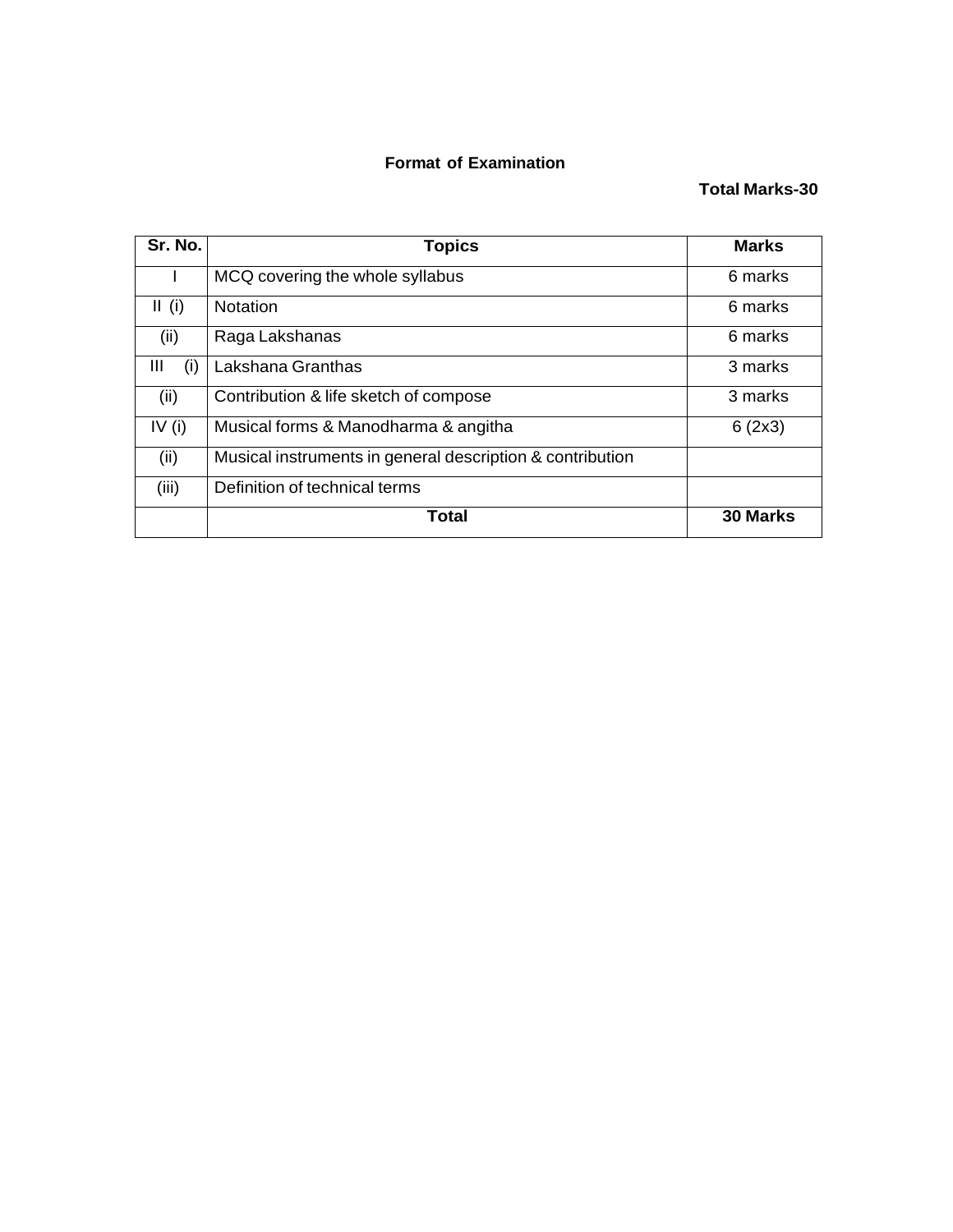### **CLASS–XII**

### **Practical Marks:** 70

| В.             | <b>Practical Activities</b>                                                                                                                                   | No. of<br><b>Periods</b> |
|----------------|---------------------------------------------------------------------------------------------------------------------------------------------------------------|--------------------------|
| $\mathbf 1$    | Ragas prescribed: Pantuvarali, Todi, Nata, Goula, Sri, Saveri,<br>Kedaragaula, Purvikalyani, Mohanam, Keeravani, Ritigoula.                                   | 30                       |
| 2              | One varnam in Atatala in two degrees of speed.                                                                                                                | 6                        |
| 3              | Alapana of the ragas prescribed.                                                                                                                              | 18                       |
| 4              | Compositions in authentic tradition atleast one each in the prescribe ragas<br>covering musical forms, kritis, Padams, Javalis, Tillanas and Raga<br>malikas. | 09                       |
| 5              | Niraval and kalpana svaras in Adi, Rupaka, and ChapuTalas in only first<br>degree of speed.                                                                   | 15                       |
| 6              | One Simple Pallavi (R.T.P) in adi or Khanda Triputa Tala with Trikalam<br>only.                                                                               | 20                       |
| $\overline{7}$ | Knowledge of tuning tambura.                                                                                                                                  | $\mathcal{P}$            |
|                | <b>Total Periods</b>                                                                                                                                          | 100                      |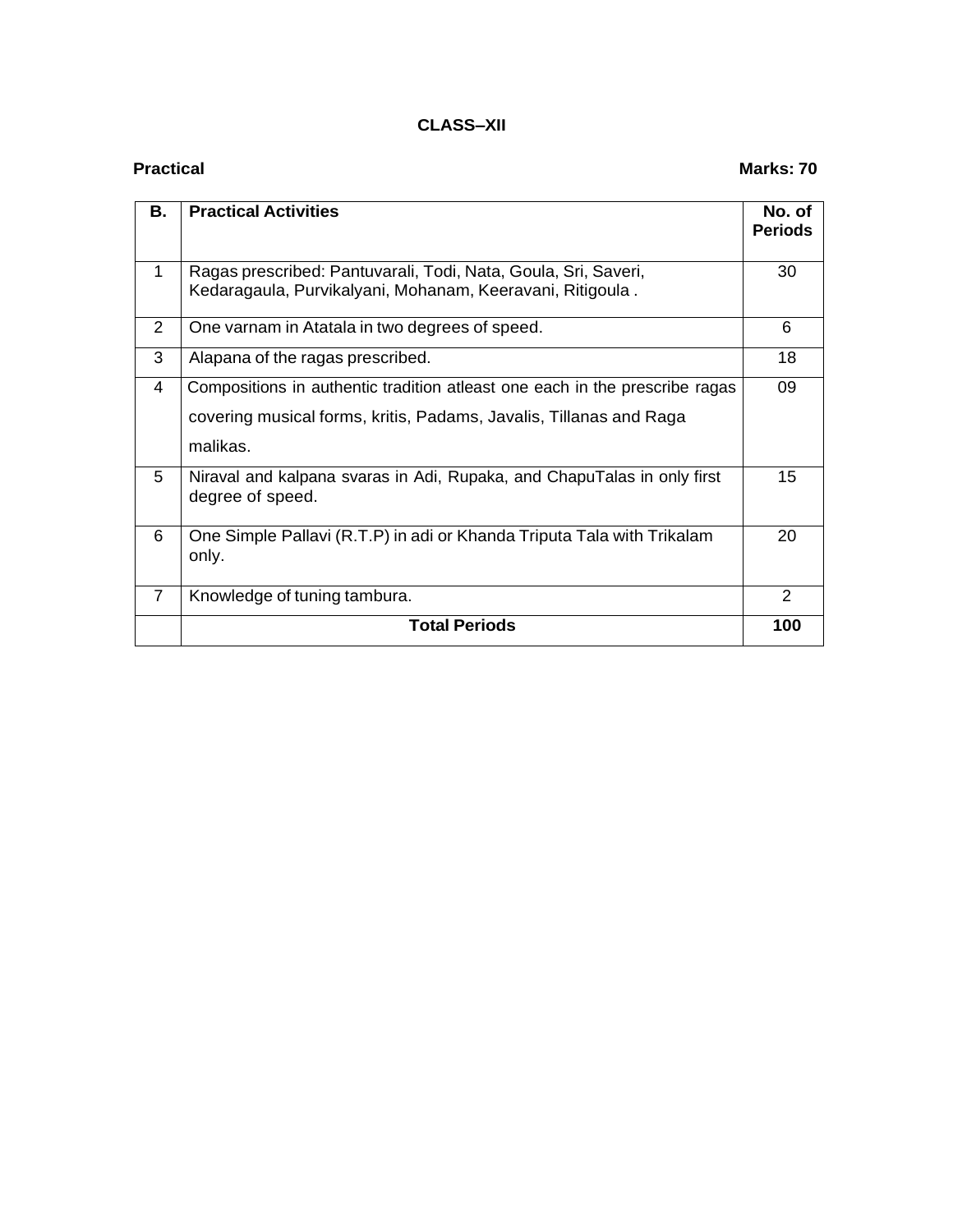# **CARNATIC MUSIC (VOCAL) PRACTICAL (CODE NO. 031) GUIDELINES TO THE EXAMINERS FOR EVALUATION OF PRACTICALS CLASS–XII (2022–23)**

#### **Practical Paper Marks: 70**

**Duration: 30 to 45 minutes per candidate General Instructions:**

- 1. Before starting the test, the candidate may be asked to submit a list of what they have been taught from the syllabus.
- 2. Examiners are expected to ask questions which have direct relevance with the course and syllabus.
- 3. Award of mark should be in accordance with the marking scheme.

| S.No | <b>Value Point</b>                                           | <b>Marks</b> |
|------|--------------------------------------------------------------|--------------|
| 1.   | For tuning the Tambura/drone and questions related to it     | 05           |
| 2.   | One Ata TalaVarnam in two degrees of speed                   | 05           |
| 3.   | One kriti as per the choice of the candidate with all        | 05           |
|      | Manodharma aspects                                           |              |
| 4.   | One kriti with Manodharma aspects as per the choice of the   | 10           |
|      | examiners                                                    |              |
| 5.   | One post Pallavi item                                        | 04           |
| 6.   | Testing the knowledge on prescribed raga lakshanas           | 04           |
| 7.   | Testing the knowledge of prescribed Talas                    | 04           |
| 8.   | Testing the knowledge of various type of Musical formslearnt | 04           |
| 9.   | Examine the svarajnanam of the candidate.                    | 04           |
| 10.  | Presentation of the Pallavi Learnt.                          | 05           |
|      | Total                                                        | 50           |

**Note:** 20 marks for Internal assessment & Project work. External examiners have to be arranged for 50 marks for the practical examination.